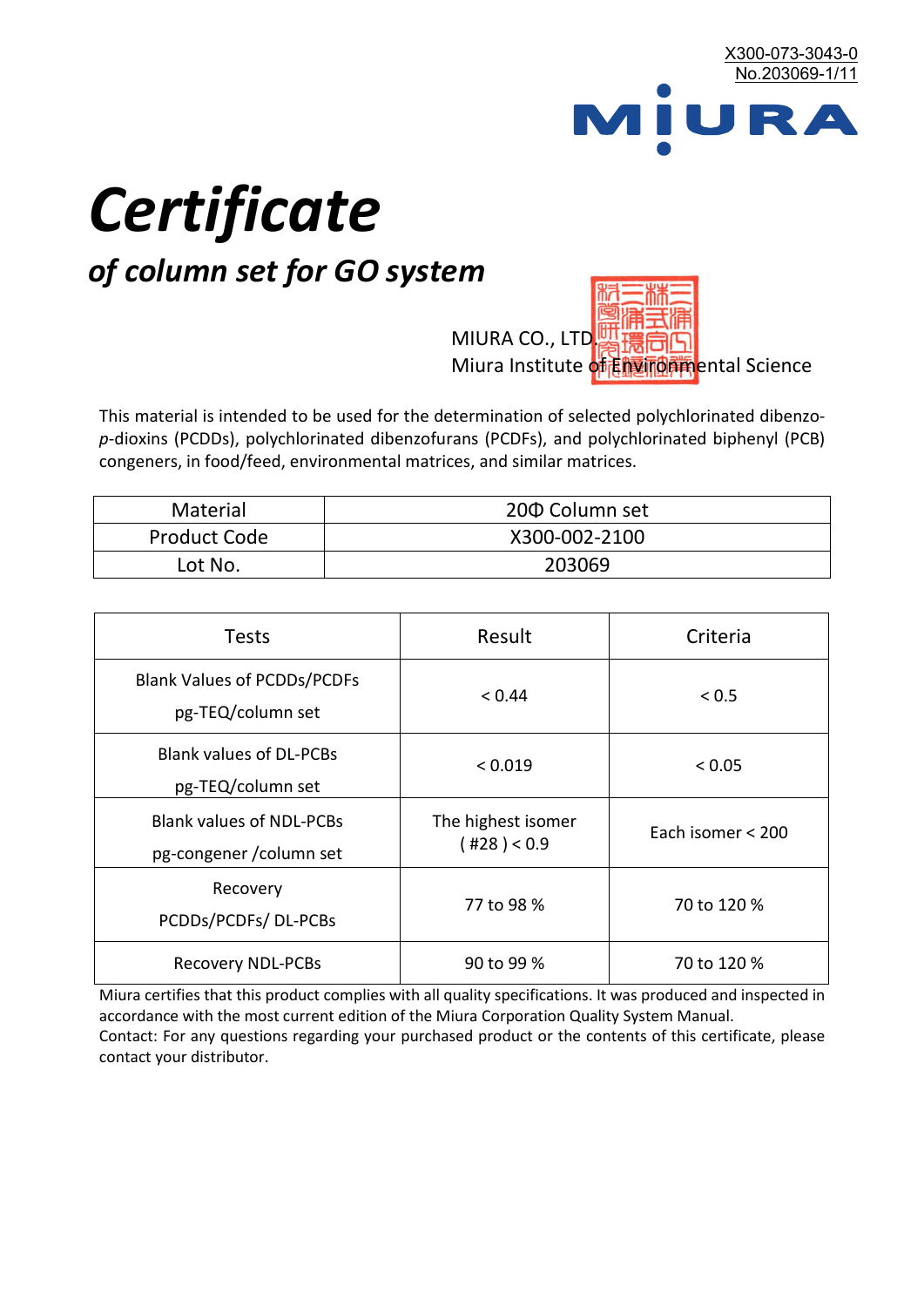### **DESCRIPTIONS**

**Lot Number:** The number mentioned on the labels on the column bag is the lot production number.

**Blank Level Values:** Blank level values, expressed as mass fractions (pg-TEQ per a column set), for selected PCB congeners, PCDD, and PCDF congeners are provided in Table 2. Blank level values are a reference value for which MIURA has the highest confidence in its accuracy, in that all known or suspected sources of bias have been investigated or taken into account (JIS K0311 or JIS K0312).

**Recovery Values (Sample):** Recovery values, expressed as percentages, are provided in Table 3 for selected mass labeled-PCB congeners, and selected mass labeled PCDD and PCDF congeners, based on selected mass labeled recovery standards added before GC-MS measurement. Recovery values meet EU regulations; however, the values meet the MIURA criteria for this certification, which are stricter than what is required by EU regulations.

#### **NOTICE AND WARNING TO USERS**

THE GO SYSTEM COLUMN SET IS INTENDED FOR DIOXIN ANALYTICAL USE ONLY, INCLUDING HAZARDOUS MATERIALS. BEFORE USE, READ THE SDS CAREFULLY; HANDLE PRODUCT AS A HAZARDOUS MATERIAL CAPABLE OF SKIN CORROSION AND/OR EYE DAMAGE.

#### **INSTRUCTIONS FOR STABILITY, STORAGE, AND USE**

**Stability and Storage:** The column set should be stored at room temperatures below 25 °C until use. It should not be frozen or exposed to sunlight or ultraviolet radiation. After removing from the bags, the contents should be used immediately, especially, because the concentration column (lower) "Alumina" can be deactivated under high-humidity. Storing of the removed column set is not recommended.

**Use:** If storing in a cold room or refrigerator, bring them to room temperature (let stand for approximately 30 min), remove water condensed on the surface of the bags. Carefully remove the bags to avoid damage of the column. Use the same lot number with one column set. For more information of column set refer to the operation manual.

#### **ANALYTICAL METHODS USED AT MIURA**

For preparation of blank test, several column sets chosen at random per lot production were allowed to reach ambient temperature; two types of the purification columns (upper: silver nitrate silica gel, and lower: sulfuric acid silica gel) were assembled, and 10 mL of n-hexane was added to wet the top of the column with the designated column cap and disposable syringe. Then, a known amount of internal standard solution (containing selected labeled PCB, PCDDs, and PCDFs congeners; as shown in Table 1) dissolved in 6 mL of n-hexane was added to the top of the column with disposable syringe, and the syringe was washed with 2 x 2 mL of n-hexane; the n-hexane was injected into the column again. Then, the purification columns assembled with the concentration columns (upper) and (lower) were set to the each system unit immediately. After two fractions (dioxin and PCB fractions) were obtained from each system unit, a known amount of the recovery standard solution was added to each concentration vessel. Finally, both fractions were concentrated using an evaporation system under nitrogen to 0.01 mL.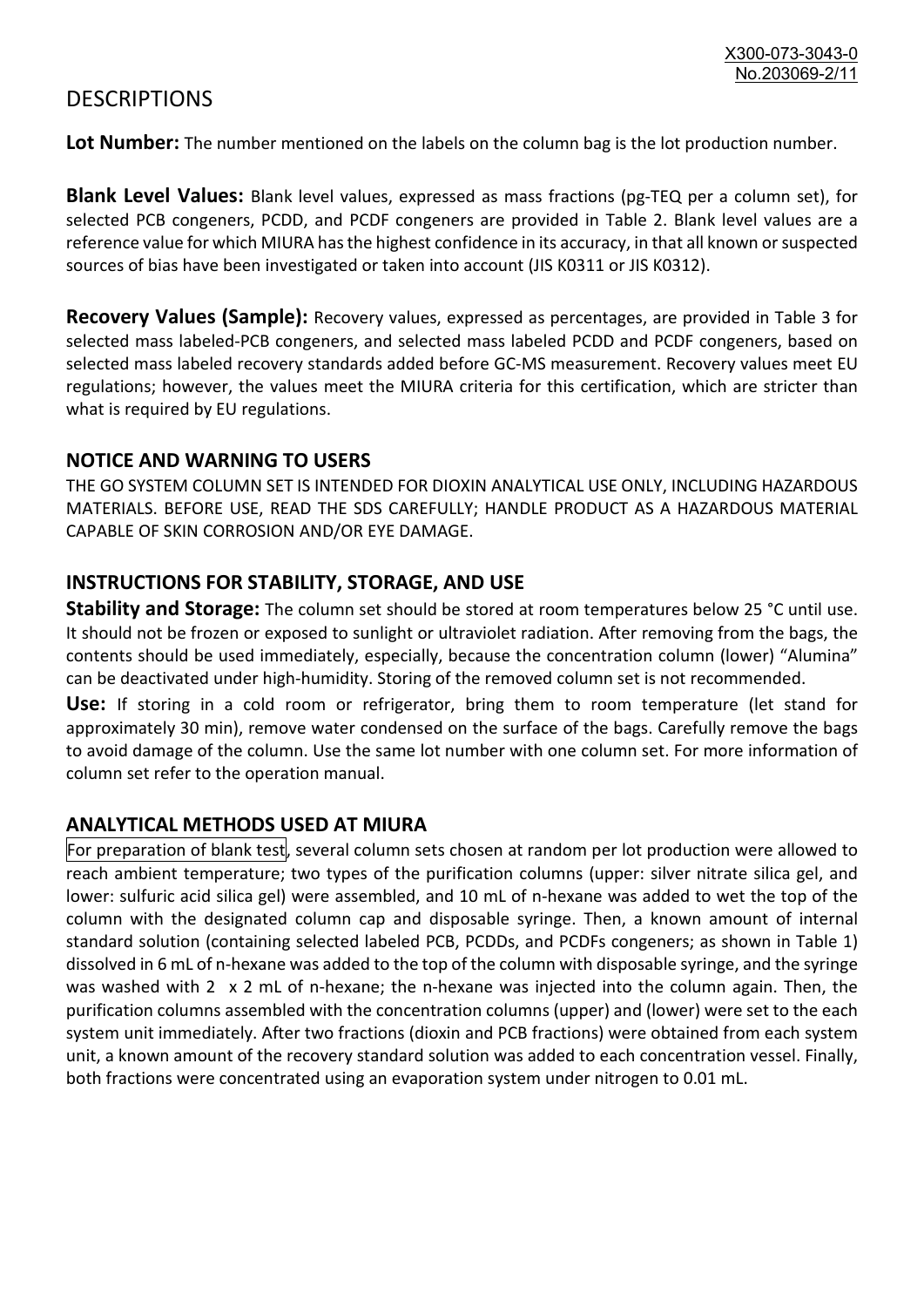X300-073-3043-0 No.203069-3/

| Compounds                   | Standard                      | Maker Code     | Maker                           | <b>Diluted</b><br>Concentration |
|-----------------------------|-------------------------------|----------------|---------------------------------|---------------------------------|
| PCDDs and PCDFs,<br>DL-PCBs | Internal Standard             | DF-SS-A        |                                 |                                 |
|                             | <b>Internal Standard</b>      | DFP-LCS-B      |                                 |                                 |
|                             | Recovery (Surrogate) Standard | DF-IS-J        | Wellington<br>Laboratories Inc. | $10$ ng/mL<br>in decane         |
| NDL-PCBs                    | Internal Standard             | <b>MBP-28</b>  |                                 |                                 |
|                             |                               | <b>MBP-52</b>  |                                 |                                 |
|                             |                               | MBP-101        |                                 |                                 |
|                             |                               | <b>MBP-138</b> |                                 |                                 |
|                             |                               | MBP-153        |                                 |                                 |
|                             | Recovery (Surrogate) Standard | <b>MBP-19</b>  |                                 |                                 |
|                             |                               | <b>MBP-70</b>  |                                 |                                 |
|                             |                               | <b>MBP-111</b> |                                 |                                 |
|                             |                               | MBP-162        |                                 |                                 |
|                             |                               | <b>MBP-178</b> |                                 |                                 |

Table 1. Standard solutions used for recovery tests.

The concentrated dioxin fraction was analyzed using gas chromatography / high resolution mass spectrometry (GC/HRMS) operated in electron impact (EI) mode. A 0.25 mm ID × 60 m fused silica capillary (BPX-DXN, TRAJAN) was used. The concentrated PCB fraction was analyzed using GC/HRMS operated in EI mode. A 0.25 mm ID × 60 m fused silica capillary (HT8-PCB, TRAJAN) was used. All injections were 2 μL using a splitless inlet. The results, blank level values, are provided in Table 2. The chromatograms of each compounds are shown at page 6 and after. Furthermore, the dioxin and PCB fractions were analyzed using gas chromatography / low resolution mass spectrometry operated in total ion scan (m/z 50 to 500) mode, to confirm if interferences may affect determination of target compounds by GC/HRMS are included in the fractions, the chromatograms are not shown here.

For the recovery test (sample), The sunflower seed oil from Helianthus annuus (S5007-1L, Sigma Aldrich) was dissolved in 2 mL of n-hexane. A known amount of the internal standard solution was added to the flask, mixed, and allowed to equilibrate. First, several column sets chosen at random per lot production were allowed to reach ambient temperature; the purification columns (upper) and (lower) were assembled. 10 mL of n-hexane was added to wet the top of the column with the designated column cap and disposable syringe. Then, the sample with the internal standard was injected into the top of the column with the disposable syringe, and the syringe was washed with 2 x 2 mL of n-hexane; the n-hexane was injected into the column again. The purification column was assembled with the concentration column (upper) and (lower), and set to the each system unit immediately. After obtaining two fractions from the system unit, the dioxin and PCB fractions were concentrated using an evaporation system under nitrogen to approximately 0.01 mL. After the addition of a known amount of recovery standard solution, the both fractions were concentrated to 0.02 mL; then dioxin and PCB in each fractions were analyzed using GC/HRMS as mentioned above test. The inspection results is displayed in Table 3.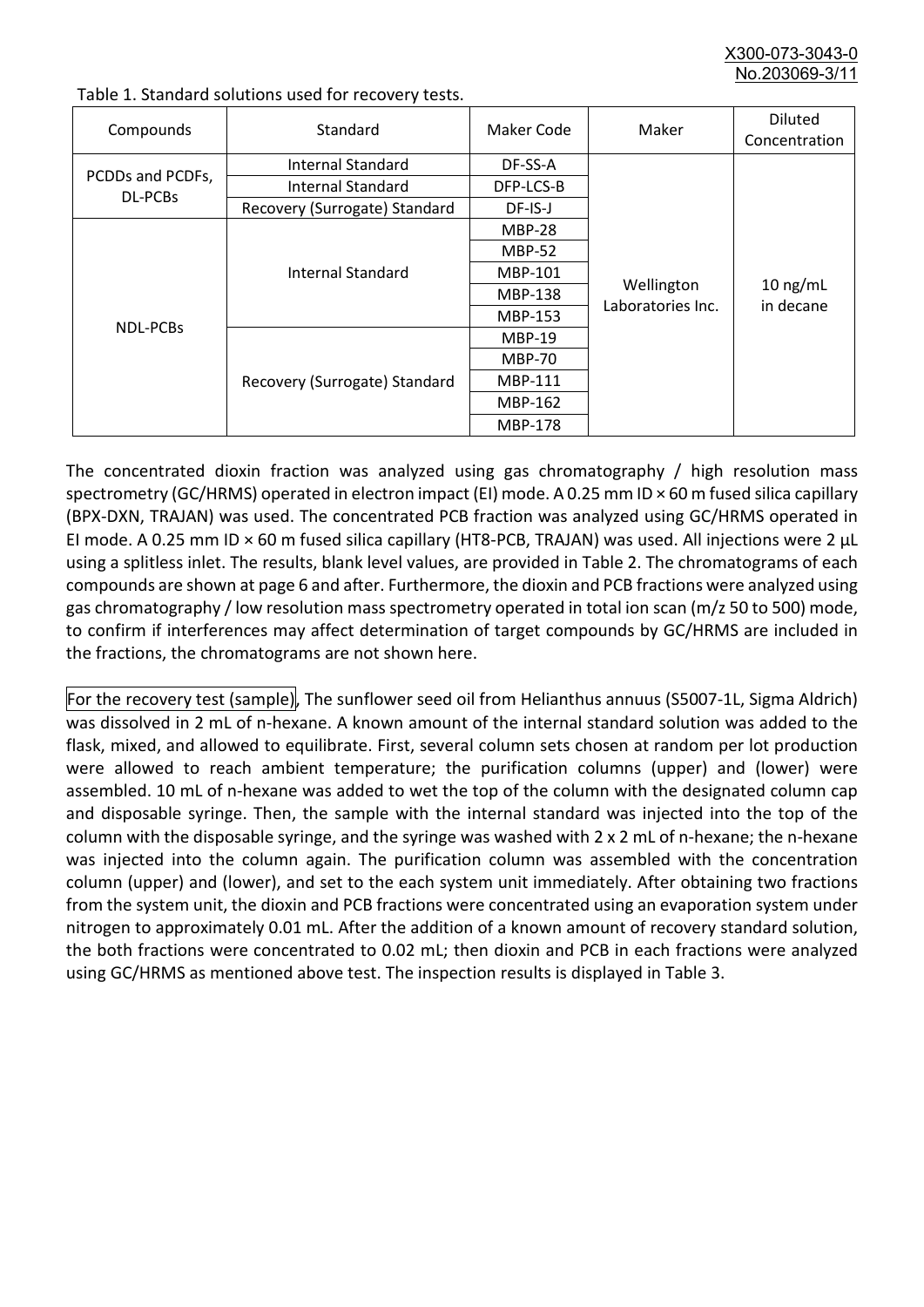X300-073-3043-0 No.203069-4/11

| able 2 Diarik levels of dioxins (FCDD3/FCDF3 and DL-FCD3) and NDL-FCD3 per column set.<br>Congener | Concentration | <b>LOQ</b> | <b>LOD</b> | $S/N=3$   | TEQ*      |
|----------------------------------------------------------------------------------------------------|---------------|------------|------------|-----------|-----------|
|                                                                                                    | pg/column     | pg/column  | pg/column  | pg/column | pg/column |
| 2,3,7,8-TeCDD                                                                                      | <b>ND</b>     | 0.29       | 0.09       | 0.08      | 0.09      |
| 1,2,3,7,8-PeCDD                                                                                    | <b>ND</b>     | 0.30       | 0.09       | 0.06      | 0.09      |
| 1,2,3,4,7,8-HxCDD                                                                                  | <b>ND</b>     | 0.8        | 0.2        | 0.2       | 0.02      |
| 1,2,3,6,7,8-HxCDD                                                                                  | <b>ND</b>     | 0.7        | 0.2        | 0.2       | 0.02      |
| 1,2,3,7,8,9-HxCDD                                                                                  | <b>ND</b>     | 0.8        | 0.2        | 0.2       | 0.02      |
| 1,2,3,4,6,7,8-HpCDD                                                                                | <b>ND</b>     | 1.3        | 0.4        | 0.07      | 0.004     |
| <b>OCDD</b>                                                                                        | <b>ND</b>     | 1.9        | 0.6        | 0.08      | 0.00018   |
| 2,3,7,8-TeCDF                                                                                      | <b>ND</b>     | 0.9        | 0.3        | 0.04      | 0.03      |
| 1,2,3,7,8-PeCDF                                                                                    | <b>ND</b>     | 0.8        | 0.2        | 0.07      | 0.006     |
| 2,3,4,7,8-PeCDF                                                                                    | <b>ND</b>     | 0.5        | 0.2        | 0.07      | 0.06      |
| 1,2,3,4,7,8-HxCDF                                                                                  | <b>ND</b>     | 0.6        | 0.2        | 0.05      | 0.02      |
| 1,2,3,6,7,8-HxCDF                                                                                  | <b>ND</b>     | 0.9        | 0.3        | 0.05      | 0.03      |
| 1,2,3,7,8,9-HxCDF                                                                                  | <b>ND</b>     | 0.6        | 0.2        | 0.05      | 0.02      |
| 2,3,4,6,7,8-HxCDF                                                                                  | <b>ND</b>     | 0.6        | 0.2        | 0.04      | 0.02      |
| 1,2,3,4,6,7,8-HpCDF                                                                                | <b>ND</b>     | 1.0        | 0.3        | 0.03      | 0.003     |
| 1,2,3,4,7,8,9-HpCDF                                                                                | <b>ND</b>     | 1.1        | 0.3        | 0.04      | 0.003     |
| <b>OCDF</b>                                                                                        | <b>ND</b>     | 2.0        | 0.6        | 0.09      | 0.00018   |
| #81 (3,4,4',5-TeCB)                                                                                | <b>ND</b>     | 0.7        | 0.2        | 0.03      | 0.00006   |
| #77 (3,3',4,4'-TeCB)                                                                               | <b>ND</b>     | 1.5        | 0.5        | 0.03      | 0.00005   |
| #126 (3,3',4,4',5-PeCB)                                                                            | <b>ND</b>     | 0.4        | 0.1        | 0.08      | 0.01      |
| #169 (3,3',4,4',5,5'-HxCB)                                                                         | <b>ND</b>     | 0.9        | 0.3        | 0.04      | 0.009     |
| #123 (2',3,4,4',5-PeCB)                                                                            | <b>ND</b>     | 0.4        | 0.1        | 0.04      | 0.000003  |
| #118 (2,3',4,4',5-PeCB)                                                                            | <b>ND</b>     | 0.7        | 0.2        | 0.04      | 0.000006  |
| #105 (2,3,3',4,4'-PeCB)                                                                            | <b>ND</b>     | 0.4        | 0.1        | 0.04      | 0.000003  |
| #114 (2,3,4,4',5-PeCB)                                                                             | <b>ND</b>     | 0.6        | 0.2        | 0.04      | 0.000006  |
| #167 (2,3',4,4',5,5'-HxCB)                                                                         | <b>ND</b>     | 0.4        | 0.1        | 0.03      | 0.000003  |
| #156 (2,3,3',4,4',5-HxCB)                                                                          | <b>ND</b>     | 0.5        | 0.1        | 0.03      | 0.000003  |
| #157 (2,3,3',4,4',5'-HxCB)                                                                         | <b>ND</b>     | 0.6        | 0.2        | 0.03      | 0.000006  |
| #189 (2,3,3',4,4',5,5'-HpCB)                                                                       | <b>ND</b>     | 0.4        | 0.1        | 0.03      | 0.000003  |
| #28 (2,4,4'-TrCB)                                                                                  | 0.9           | 0.4        | 0.1        | 0.04      |           |
| #52 (2,2',5,5'-TeCB)                                                                               | 0.4           | 0.3        | 0.1        | 0.06      |           |
| #101 (2,2',4,5,5'-PeCB)                                                                            | <b>ND</b>     | 0.4        | 0.1        | 0.05      |           |
| #138 (2,2',3,4,4',5'-HxCB)                                                                         | <b>ND</b>     | 0.6        | 0.2        | 0.04      |           |
| #153 (2,2',4,4',5,5'-HxCB)                                                                         | <b>ND</b>     | 1.1        | 0.3        | 0.05      |           |
| #180 (2,2',3,4,4',5,5'-HpCB)                                                                       | <b>ND</b>     | 0.6        | 0.2        | 0.05      |           |

\* TEQ: Toxicity Equivalents (are applied WHO-TEF(2006))

- 1. The figures in the parentheses in the concentration of actual measurement denote the concentration of the LOD or more and less than the LOQ.
- 2. ND in the concentration of actual measurement denotes less than the LOD.
- 3. TEQ are calculated with an actual measurement which is the concentration of the LOQ or more, and an actual measurement which is the concentration of the LOD or more and less than the LOQ, respectively. For values less than the LOD, TEQ are calculated with the LOD.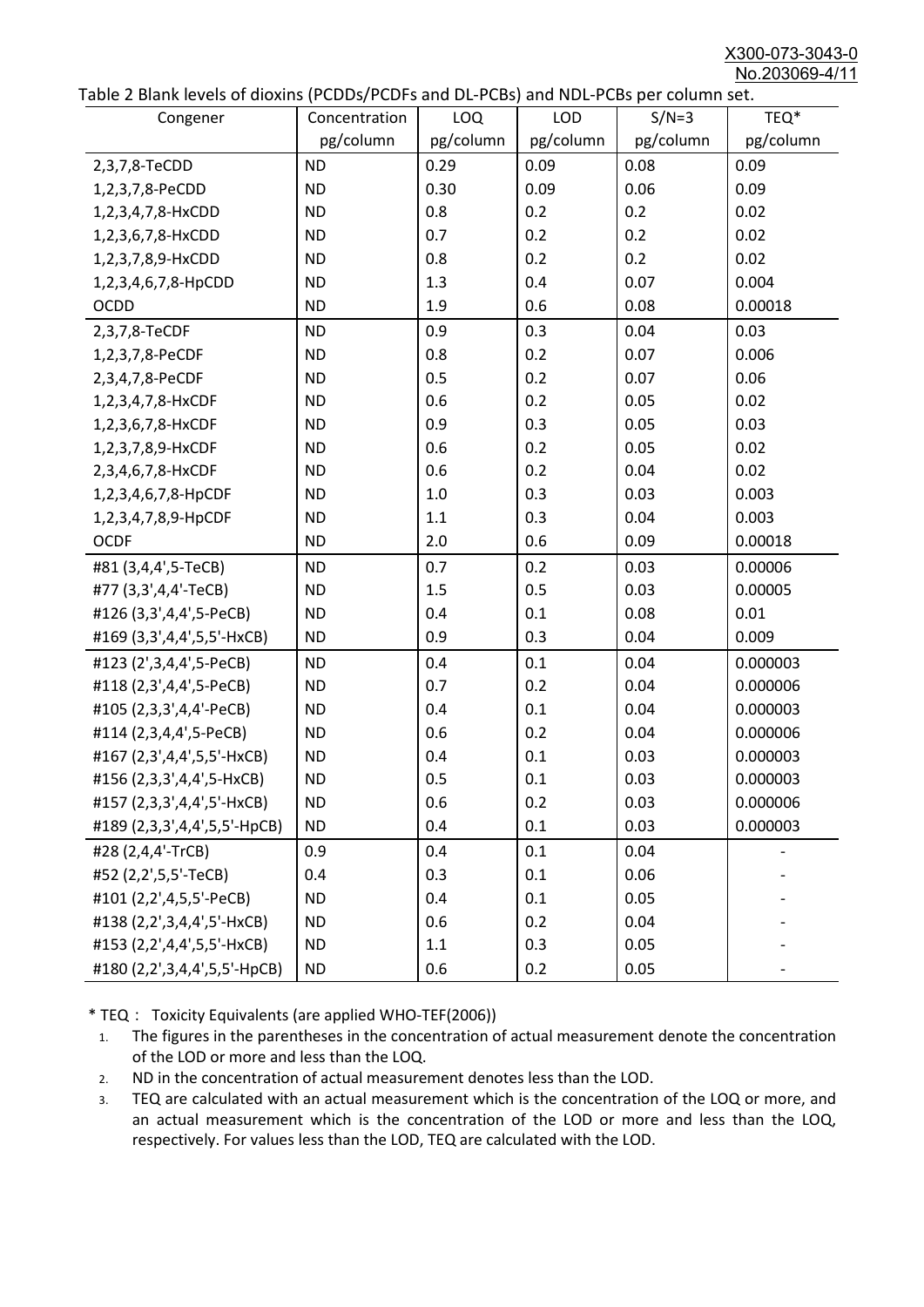| uwic J.<br>Recoveries of fabelea internal standar<br>Congener | Sample |
|---------------------------------------------------------------|--------|
| 2,3,7,8-TeCDD                                                 | 79 %   |
| 1,2,3,7,8-PeCDD                                               | 86%    |
| 1,2,3,4,7,8-HxCDD                                             | 82%    |
| 1,2,3,6,7,8-HxCDD                                             | 88%    |
| 1,2,3,7,8,9-HxCDD                                             | 82%    |
| 1,2,3,4,6,7,8-HpCDD                                           | 86%    |
| <b>OCDD</b>                                                   | 77%    |
| 2,3,7,8-TeCDF                                                 | 86 %   |
| 1,2,3,7,8-PeCDF                                               | 86%    |
| 2,3,4,7,8-PeCDF                                               | 86%    |
| 1,2,3,4,7,8-HxCDF                                             | 88%    |
| 1,2,3,6,7,8-HxCDF                                             | 90%    |
| 1,2,3,7,8,9-HxCDF                                             | 83%    |
| 2,3,4,6,7,8-HxCDF                                             | 84 %   |
| 1,2,3,4,6,7,8-HpCDF                                           | 87%    |
| 1,2,3,4,7,8,9-HpCDF                                           | 84 %   |
| <b>OCDF</b>                                                   | 80%    |
| #81 (3,4,4',5-TeCB)                                           | 88%    |
| #77 (3,3',4,4'-TeCB)                                          | 90%    |
| #126 (3,3',4,4',5-PeCB)                                       | 81%    |
| #169 (3,3',4,4',5,5'-HxCB)                                    | 87%    |
| #123 (2',3,4,4',5-PeCB)                                       | 86%    |
| #118 (2,3',4,4',5-PeCB)                                       | 85%    |
| #105 (2,3,3',4,4'-PeCB)                                       | 87%    |
| #114 (2,3,4,4',5-PeCB)                                        | 92%    |
| #167 (2,3',4,4',5,5'-HxCB)                                    | 91%    |
| #156 (2,3,3',4,4',5-HxCB)                                     | 92%    |
| #157 (2,3,3',4,4',5'-HxCB)                                    | 92%    |
| #189 (2,3,3',4,4',5,5'-HpCB)                                  | 98%    |
| #28 (2,4,4'-TrCB)                                             | 92%    |
| #52 (2,2',5,5'-TeCB)                                          | 95%    |
| #101 (2,2',4,5,5'-PeCB)                                       | 94%    |
| #138 (2,2',3,4,4',5'-HxCB)                                    | 99%    |
| #153 (2,2',4,4',5,5'-HxCB)                                    | 90%    |
| #180 (2,2',3,4,4',5,5'-HpCB)                                  | 96%    |

Table 3. Recoveries of labeled internal standards.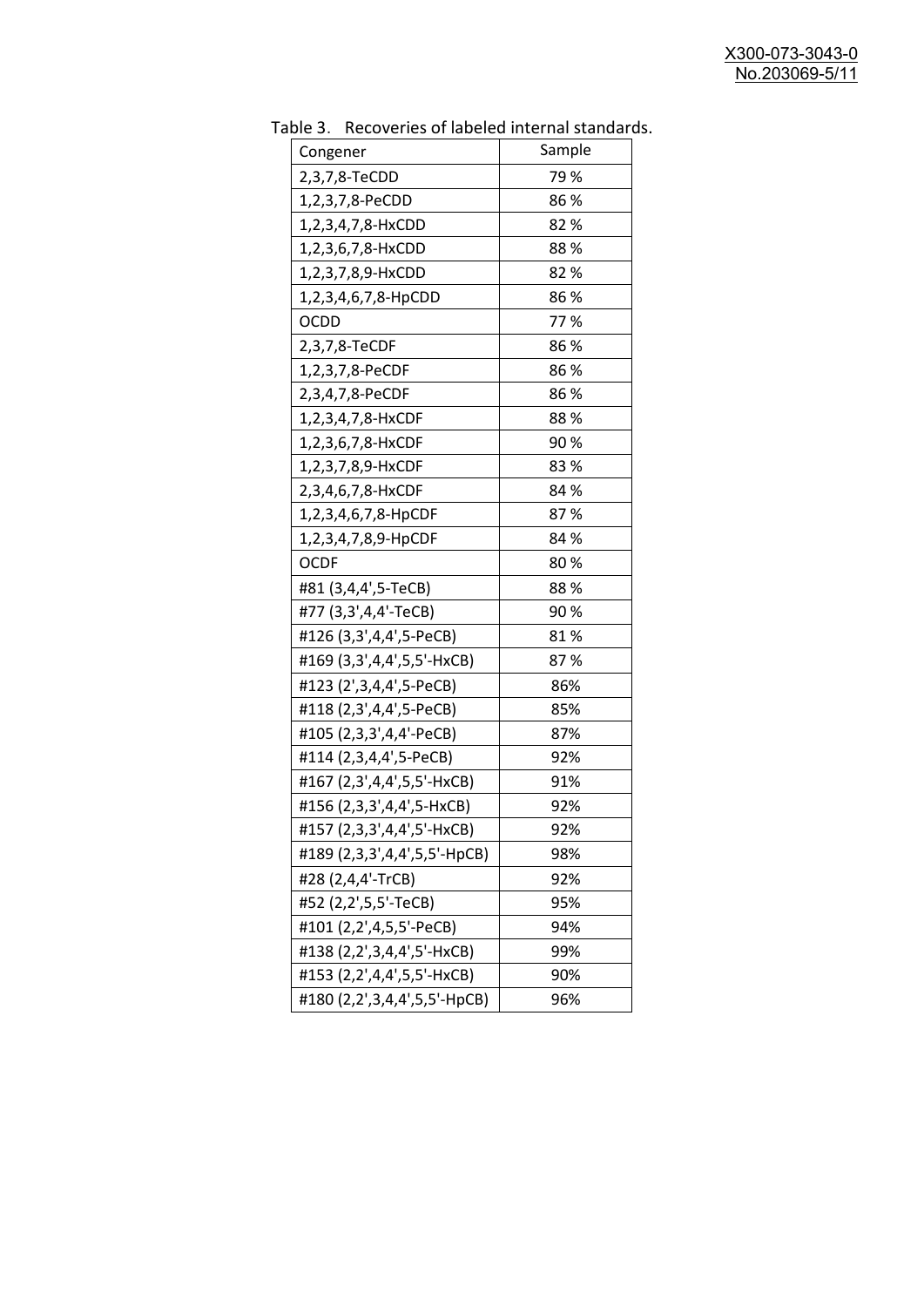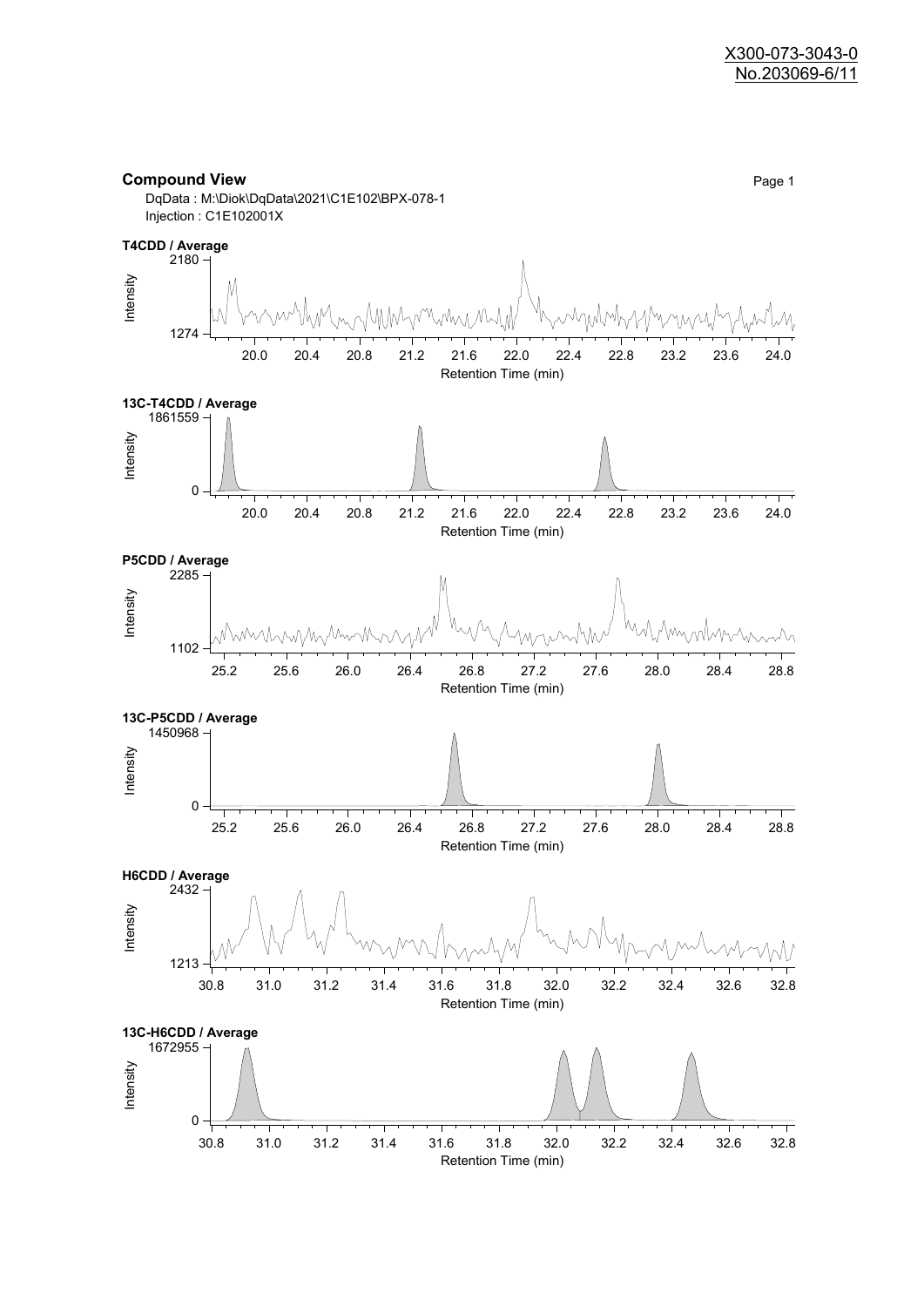#### X300-073-3043-0 No.203069-7/11

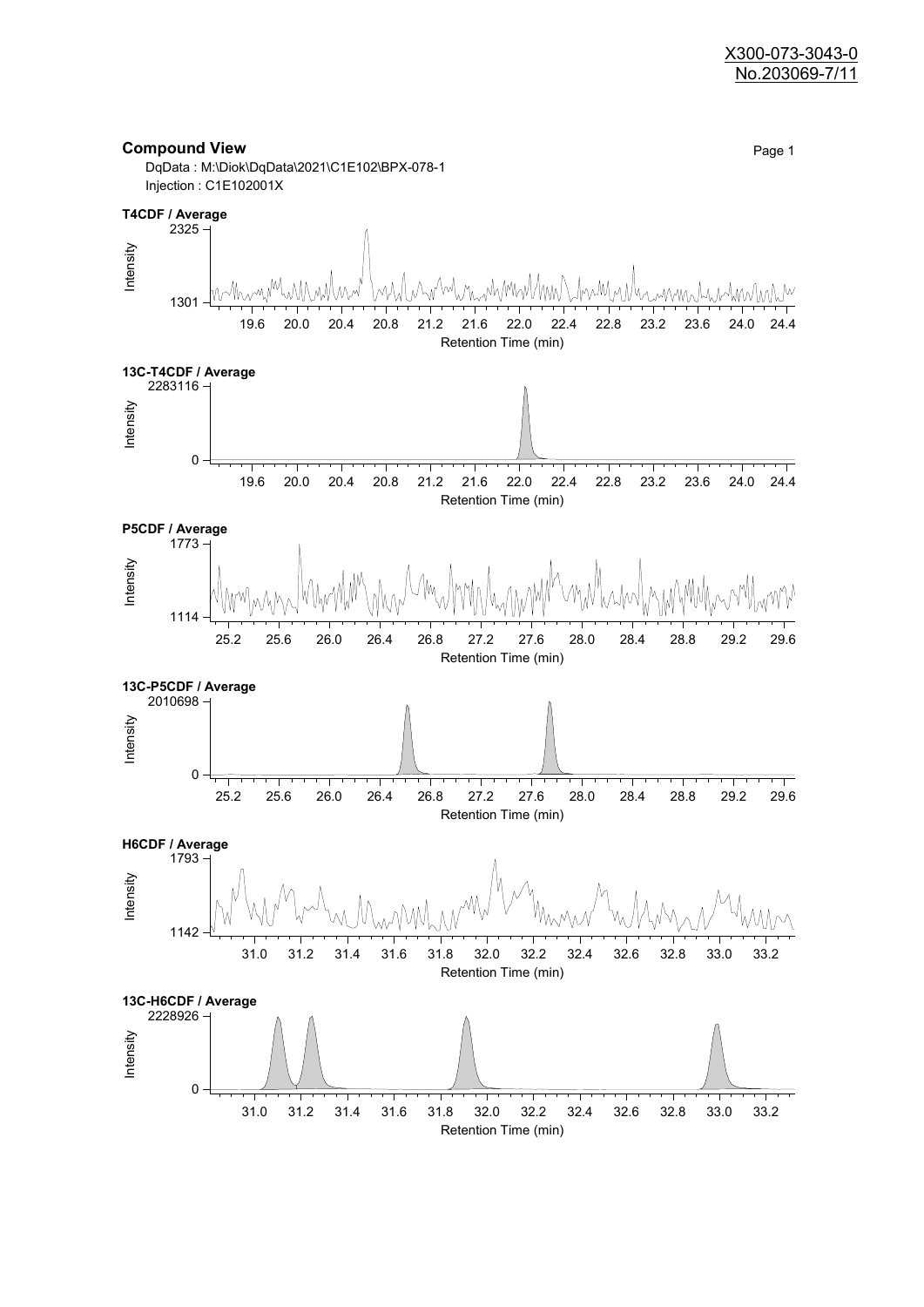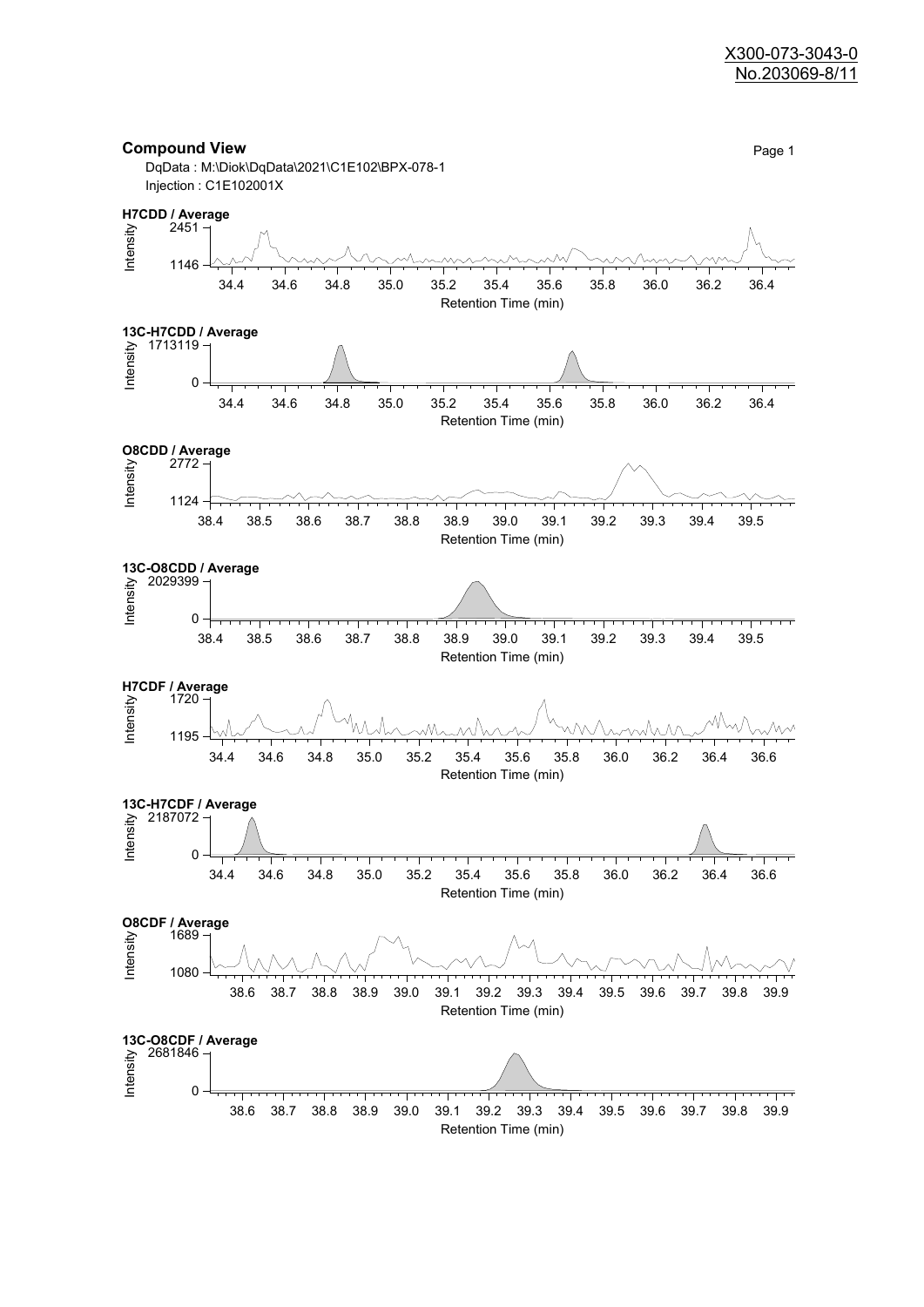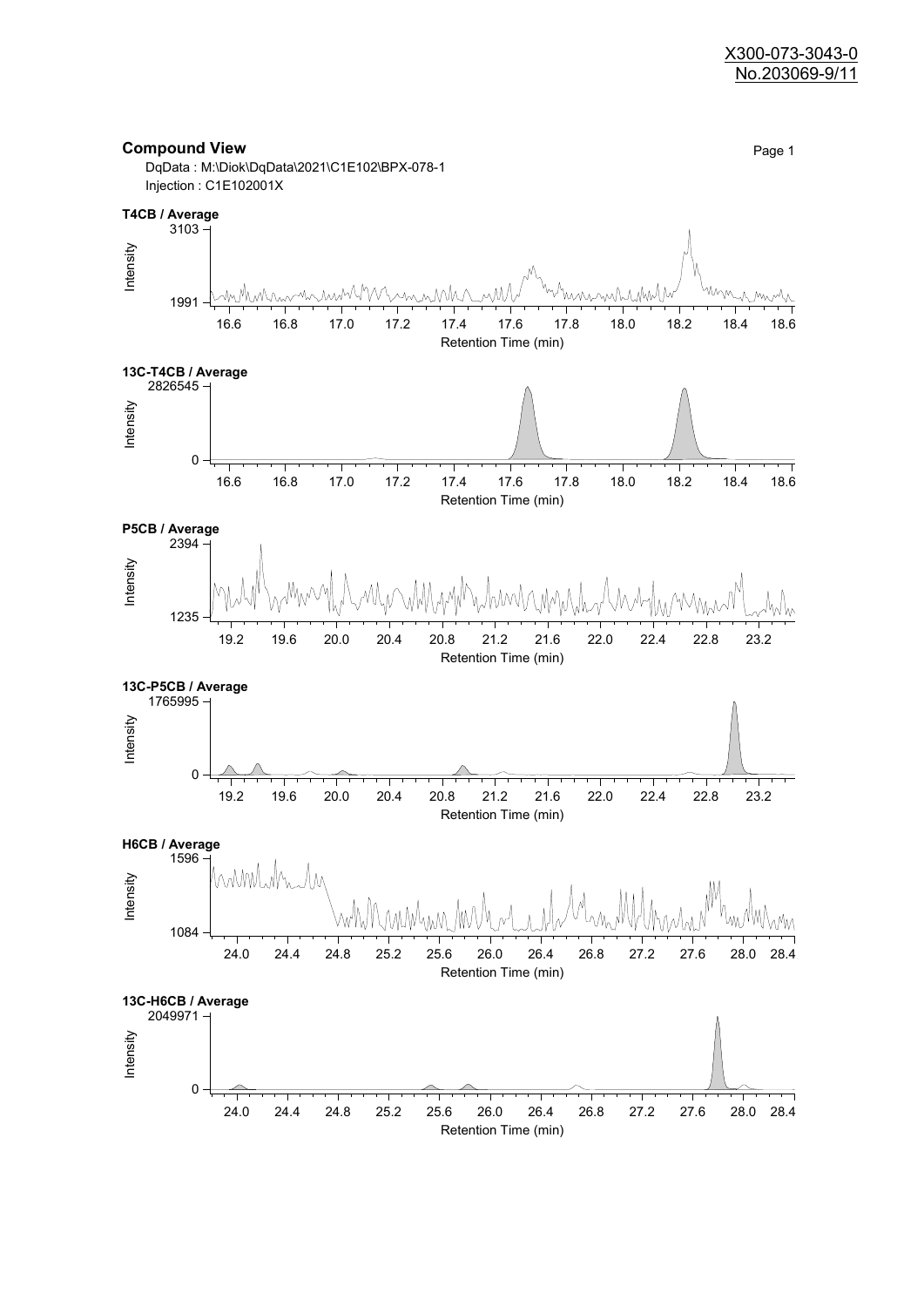